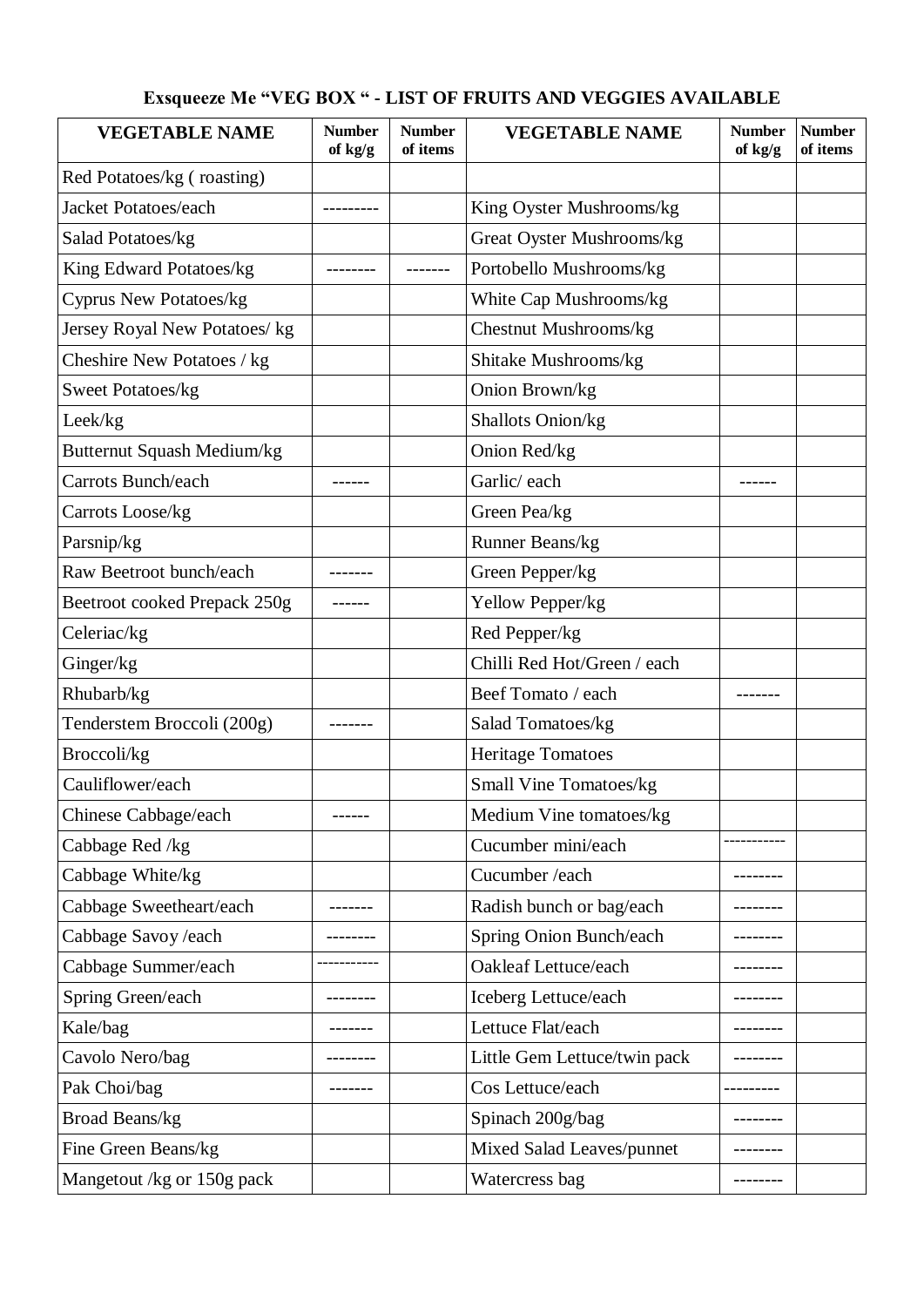| Sugar Snap/kg or 150 g pack  |                             |                           | Rocket 100g punnet/each        |                             |                           |
|------------------------------|-----------------------------|---------------------------|--------------------------------|-----------------------------|---------------------------|
| Courgette/kg                 |                             |                           | Lamb Lettuce 100g/punnet/each  |                             |                           |
| Aubergine/each               |                             |                           | Fennel/each                    |                             |                           |
| Asparagus Peru / bunch       |                             |                           | Celery/each                    |                             |                           |
| Beansprouts/bag              |                             |                           | <b>Baby Corn/pack</b>          |                             |                           |
| Fresh Corn on the Cob/each   |                             |                           | Corn on the cob cooked/Packof2 |                             |                           |
| Peashoots 100g punnet / each |                             |                           | Lemon Grass Stick/stick        |                             |                           |
| Mooli/each                   |                             |                           | Kohlrabi/each                  |                             |                           |
| <b>FRESH HERB NAME</b>       | <b>Number</b><br>of kg/g    | <b>Number</b><br>of items | <b>FRESH HERB NAME</b>         | <b>Number</b><br>of kg/g    | <b>Number</b><br>of items |
| Rosemary 25g/bunch           |                             |                           | Thyme 25g/bunch                |                             |                           |
| Basil 25g /bunch             |                             |                           | Oregano 25g/bunch              |                             |                           |
| Sage 25g/bunch               |                             |                           | Dill/bunch                     |                             |                           |
| Mint 25g/bunch               |                             |                           | Coriander/bunch                |                             |                           |
| Chives 25g /bunch            |                             |                           | Bay Leaves 25g /bag            |                             |                           |
| Tarragon 25g /bunch          |                             |                           | Parsley Flat/bunch             |                             |                           |
| <b>FRUIT NAME</b>            | <b>Number</b><br>of kg or g | <b>Number</b><br>of items | <b>FRUIT NAME</b>              | <b>Number</b><br>of kg or g | <b>Number</b><br>of items |
| Braeburn Apple/each          |                             |                           | Pineapple/each                 |                             |                           |
| <b>Bramley Apple/each</b>    |                             |                           | Banana/kg                      |                             |                           |
| Pink Lady Apple/each         |                             |                           | Galia Melon/each               |                             |                           |
| Russet Apple/each            |                             |                           | Honeydew Melon/each            |                             |                           |
| Cox Apple UK/each            |                             |                           | Cantaloupe Melon/each          |                             |                           |
| Granny apple/each            |                             |                           | Mango/each                     | --------                    |                           |
| Conference Pear/kg           |                             |                           | Pomegranate/each               |                             |                           |
| Nectarines/each              |                             |                           | Kiwi/each                      |                             |                           |
| Peaches/each                 |                             |                           | Plums/each                     |                             |                           |
| Big Spanish oranges/each     |                             |                           | Avocado/each                   |                             |                           |
| Small orange/each            |                             |                           | Apricots/each                  |                             |                           |
| Clementine/each              |                             |                           | Grapes Red 500g/punnet         |                             |                           |
| Clementines 2kg box          |                             |                           | Grapes Green 500g/punnet       |                             |                           |
| Satsuma /each                |                             |                           | Flat Peaches/each              |                             |                           |
| Grapefruit Red/each          |                             |                           |                                |                             |                           |
|                              |                             |                           | Blueberry125g /punnet          |                             |                           |
| Grapefruit Yellow/each       |                             |                           | Raspberry 125g/punnet          |                             |                           |
| Pomelo/each                  |                             |                           | Strawberries /punnet           |                             |                           |
| Lemon/each                   |                             |                           | Fresh Figs/each                |                             |                           |
| Lime/each                    |                             |                           | Gooseberries/punnet            |                             |                           |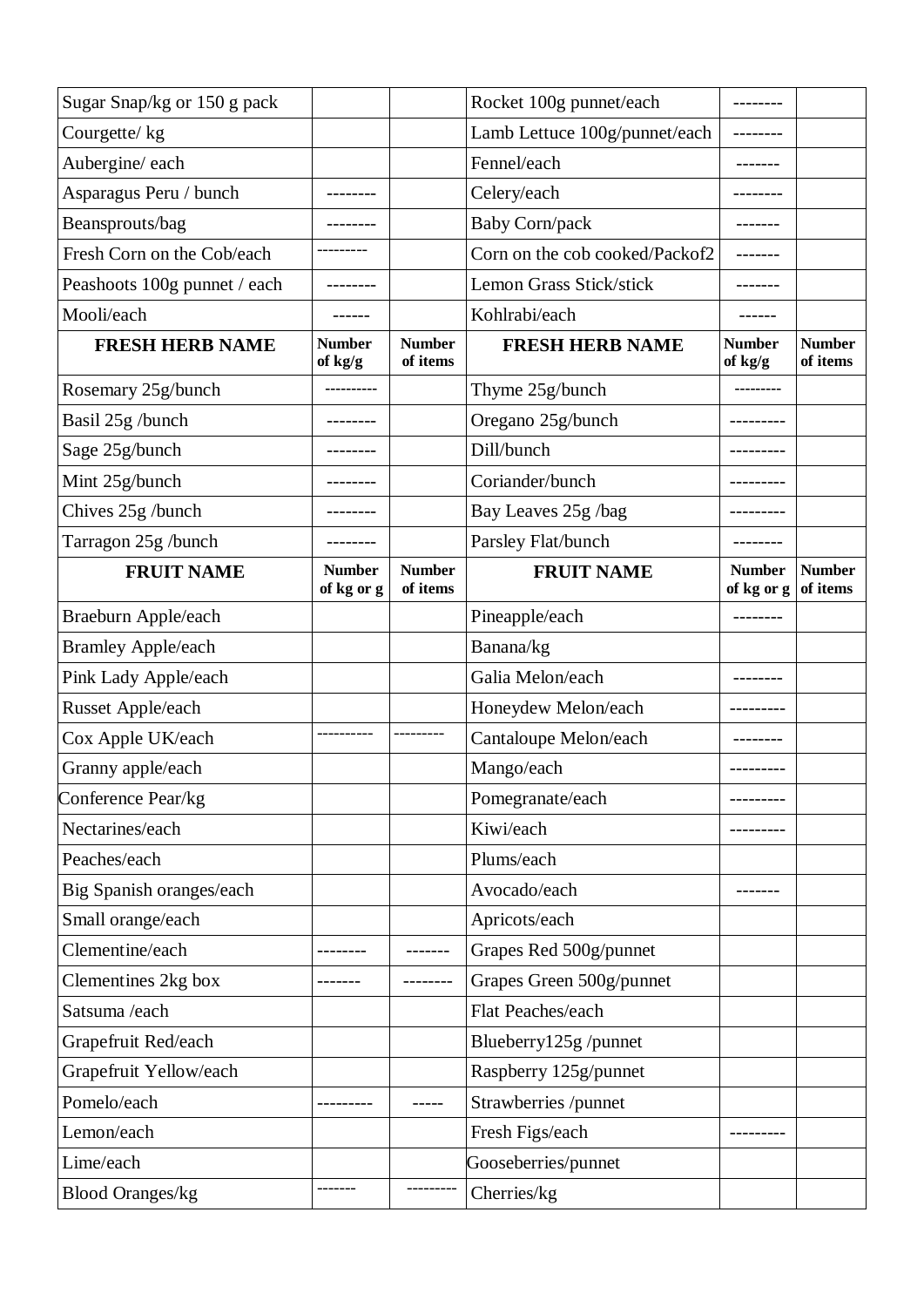|                                                |                           | Red Currant /punnet                              |                        |                           |
|------------------------------------------------|---------------------------|--------------------------------------------------|------------------------|---------------------------|
|                                                |                           |                                                  |                        |                           |
|                                                |                           |                                                  |                        |                           |
| <b>Non-Perishables</b>                         |                           | <b>Non-Perishables</b>                           |                        |                           |
| <b>LIMITED ITEMS</b>                           |                           | <b>LIMITED ITEMS</b>                             |                        |                           |
|                                                | <b>Number of items</b>    |                                                  | <b>Number of items</b> |                           |
| <b>Herbs &amp; spices</b>                      |                           | Herbs & spices                                   |                        |                           |
| Himalayan pink salt £2.50 each                 |                           | Ground pepper $£1.20$                            |                        |                           |
| Mixed peppercorns $£1.20$                      |                           | Crushed chillies £1.20                           |                        |                           |
| Whole cloves $£1.20$                           |                           | Whole allspice $£1.20$                           |                        |                           |
| Ground nutmeg $£1.20$                          |                           | Ground ginger £1.20                              |                        |                           |
| Ground cinnamon £1.20                          |                           | Cinnamon sticks £1.20                            |                        |                           |
| Bay leaves £1.20                               |                           | Caraway seeds £1.20                              |                        |                           |
| Whole cardamons $£1.20$                        |                           | Mixed herbs £1.20                                |                        |                           |
| Chinese 5 Spice mix £1.20                      |                           | Rosemary £1.20                                   |                        |                           |
| Oregano £1.20                                  |                           | Mild curry powder £1.20                          |                        |                           |
| Cajun spice £1.20                              |                           | Hot curry powder £1.20                           |                        |                           |
| Cayenne pepper $£1.20$                         |                           | Turmeric £1.20                                   |                        |                           |
|                                                |                           |                                                  |                        |                           |
| Paprika £1.20                                  |                           |                                                  |                        |                           |
| <b>Jars and tins</b>                           | <b>Number of</b><br>items | <b>Jars and tins</b>                             |                        | <b>Number of</b><br>items |
| Garden peas organic                            |                           | Sweetcorn Jar organic                            |                        |                           |
| Gherkins Organic (salt pickled)<br>$/1$ kg bag |                           | Gherkins jar organic (vinegar<br>pickled)        |                        |                           |
| Kalamata pitted black olives jar               |                           | Green pesto Free From                            |                        |                           |
| Green pitted Cyprus olives                     |                           | Sundried tomatoes organic                        |                        |                           |
| Red chillies jar pickled                       |                           | <b>Organic</b> cherry tomatoes tin               |                        |                           |
| Roasted red peppers                            |                           | Tomato & herb pasta sauce<br>organic & free from |                        |                           |
| <b>Organic</b> basil tomatoes tin              |                           | Basil passata organic                            |                        |                           |
| <b>Organic</b> tomato puree                    |                           | <b>Almond Butter</b>                             |                        |                           |
| "Whole earth" peanut butter<br>smooth          |                           | "Whole earth" peanut butter<br>crunchy           |                        |                           |
| Dark tahini                                    |                           | Prune Juice                                      |                        |                           |
| <b>Organic</b> wholegrain mustard              |                           | Red onion chutney                                |                        |                           |
| Beetroot and horseradish chutney               |                           | Brown rice Miso Organic                          |                        |                           |
| <b>Organic</b> veg stock                       |                           | <b>Organic Set Honey</b>                         |                        |                           |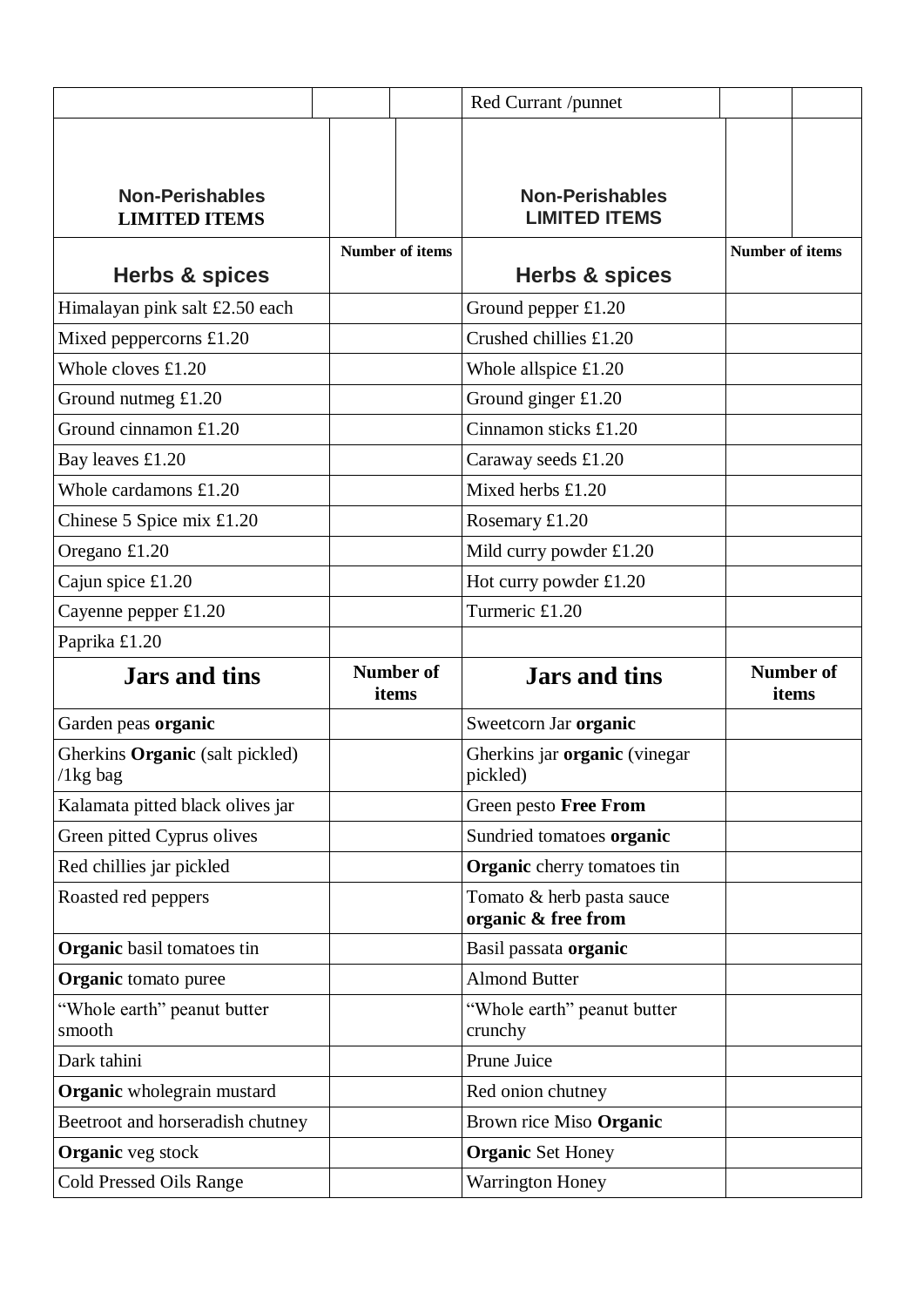| Raw Apple Cider Vinegar                                    |                | Kalamata ExtraVirginOlive Oil                     |                |
|------------------------------------------------------------|----------------|---------------------------------------------------|----------------|
| Lucy's Dressing Range                                      |                | Tamari Soy Sauce Gluten Free                      |                |
| "Ollies Orchard" apple juice                               |                | Kidney beans in water                             |                |
| Hodmedod's Fava Beans in water                             |                | Hodmedod's Harricot Beans in<br>water             |                |
| Hodmedod's Carlin Peas in water                            |                | <b>Edamame Beans/tin</b>                          |                |
| Rude Health Almond Drink                                   |                | <b>Rude Health Cashew Drink</b>                   |                |
| <b>Rude Health Coconut Drink</b>                           |                | Rude Health Brown Rice Drink                      |                |
| <b>Rude Health Oat Drink</b>                               |                | Rude Health Turmeric Latte                        |                |
| <b>DELICACIES</b>                                          | Number of kg/g | <b>DELICACIES</b>                                 | Number of kg/g |
| <b>Whole Almonds</b>                                       |                | <b>Dried Apricots</b>                             |                |
| <b>Whole Hazelnuts</b>                                     |                | Dried Crystallised Ginger                         |                |
| <b>Walnuts Halves</b>                                      |                | Pineapple Rings                                   |                |
| Pistachio Kernels                                          |                | <b>Pine Nuts</b>                                  |                |
| Cashew pieces                                              |                | <b>Golden Raisin</b>                              |                |
| <b>Dried Mullberries</b>                                   |                | Goji Berries                                      |                |
| Dates                                                      |                | <b>Banana Chips</b>                               |                |
| Raisins                                                    |                | Dried Figs                                        |                |
| <b>Dried Pears</b>                                         |                | <b>Brown Rice</b>                                 |                |
| <b>Dried Prunes</b>                                        |                | <b>Brown Basmati Rice</b>                         |                |
| Dried Mango                                                |                | Wild Rice                                         |                |
| Goji Berries                                               |                | <b>Gluten Free Organic Oats</b>                   |                |
| Poppy Seeds                                                |                | <b>Buckwheat</b>                                  |                |
| <b>Sesame Seeds</b>                                        |                | Couscus                                           |                |
| <b>Pumpkin Seeds</b>                                       |                | <b>Sunflower Seeds</b>                            |                |
| Linseeds                                                   |                | Chia Seeds                                        |                |
| Poppy Seeds                                                |                | Quinoa Seeds Mixed                                |                |
| <b>Red Lentils</b>                                         |                | Dark Speckled Lentils                             |                |
| Dried Fava Beans                                           |                | <b>Dried Carlin Beans</b>                         |                |
| <b>Dried Broad Beans</b>                                   |                | Dried Green Pea                                   |                |
| Dried Yellow Pea                                           |                | Quinoa White                                      |                |
| <b>Corn Flakes</b>                                         |                | <b>Organic</b> Wholegrain Granola                 |                |
| <b>Rice Cakes Range</b>                                    |                | <b>Gluten Free Pasta Range</b>                    |                |
| <b>Oatcakes Range</b>                                      |                | <b>Ombar Raw Chocolate Range</b>                  |                |
| <b>Organic Muesli</b>                                      |                |                                                   |                |
| Cheshire organic free range<br>large eggs $£2.65$ half doz |                | Welsh Yogurt Bio Live Natural<br>500 <sub>g</sub> |                |